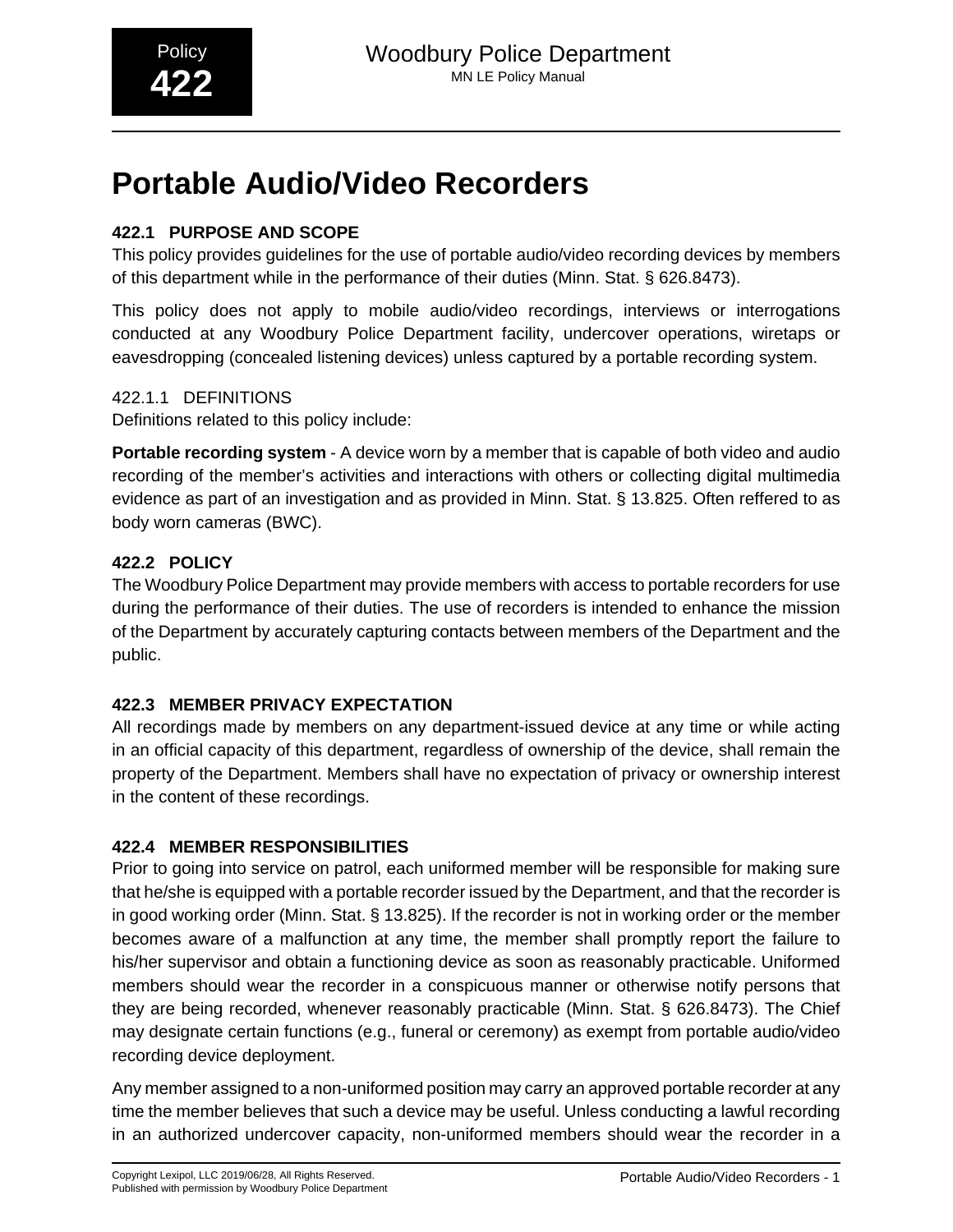## Woodbury Police Department

MN LE Policy Manual

#### Portable Audio/Video Recorders

conspicuous manner when in use or otherwise notify persons that they are being recorded, whenever reasonably practicable.

When using a portable recorder, the assigned member shall record his/her name, employee number and the current date and time at the beginning and the end of the shift or other period of use, regardless of whether any activity was recorded. This procedure is not required when the recording device and related software captures the user's unique identification and the date and time of each recording.

In instances where a report is created, members should document the existence of a recording in the report or other official record of the contact, including any instance where the recorder malfunctioned, or the member deactivated the recording in conflict with section 423.5 (Minn. Stat. § 626.8473).

#### **422.5 ACTIVATION OF THE AUDIO/VIDEO RECORDER**

This policy is not intended to describe every possible situation in which the recorder should be used, although there are many situations where its use is appropriate. Members should activate the recorder any time the member believes it would be appropriate or valuable to record an incident.

The recorder should be activated in any of the following situations:

- (a) All enforcement and investigative contacts including stops and field interview (FI) situations
- (b) Traffic stops including, but not limited to, traffic violations, stranded motorist assistance and all crime interdiction stops
- (c) Calls for service including self-initiated activity in which a member would normally notify Dispatch
- (d) Any other contact that becomes adversarial after the initial contact in a situation that would not otherwise require recording

Members should remain sensitive to the dignity of all individuals being recorded and exercise sound discretion to respect privacy by discontinuing recording whenever it reasonably appears to the member that such privacy may outweigh any legitimate law enforcement interest in recording. Requests by members of the public to stop recording should be considered using this same criterion. Recording should resume when privacy is no longer at issue unless the circumstances no longer fit the criteria for recording.

At no time is a member expected to jeopardize his/her safety in order to activate a portable recorder or change the recording media. However, the recorder should be activated in situations described above as soon as reasonably practicable.

#### 422.5.1 CESSATION OF RECORDING

Once activated, the portable recorder should remain on continuously until the member reasonably believes that his/her direct participation in the incident is complete or the situation no longer fits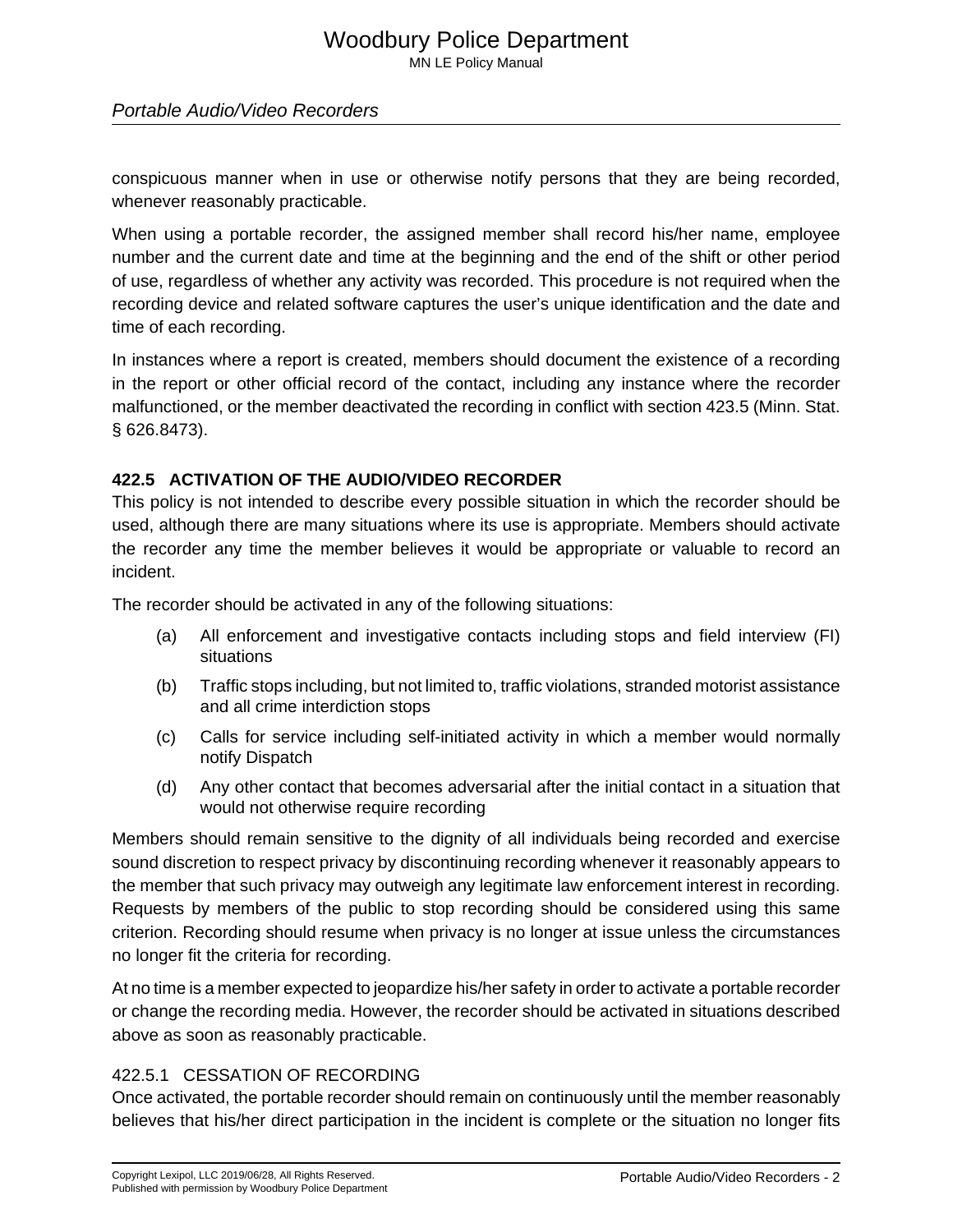## Woodbury Police Department

MN LE Policy Manual

#### Portable Audio/Video Recorders

the criteria for activation. Recording may be stopped during significant periods of inactivity such as report writing or other breaks from direct participation in the incident.

#### 422.5.2 SURREPTITIOUS RECORDINGS

Minnesota law permits an individual to surreptitiously record any conversation in which one party to the conversation has given his/her permission (Minn. Stat. § 626A.02).

Members of the Department may surreptitiously record any conversation during the course of a criminal investigation in which the member reasonably believes that such a recording will be lawful and beneficial to the investigation.

Members shall not surreptitiously record another department member without a court order unless lawfully authorized by the Chief of Police or the authorized designee.

#### 422.5.3 EXPLOSIVE DEVICE

Many portable recorders, including body-worn cameras and audio/video transmitters, emit radio waves that could trigger an explosive device. Therefore, these devices should not be used where an explosive device may be present.

#### **422.6 IDENTIFICATION AND PRESERVATION OF RECORDINGS**

To assist with identifying and preserving data and recordings, members should download, tag or mark the recordings in accordance with procedure and document the existence of the recording in any related case report.

A member should transfer, tag or mark recordings when the member reasonably believes:

- (a) The recording contains evidence relevant to potential criminal, civil or administrative matters.
- (b) A complainant, victim or witness has requested non-disclosure.
- (c) A complainant, victim or witness has not requested non-disclosure but the disclosure of the recording may endanger the person.
- (d) Disclosure may be an unreasonable violation of someone's privacy.
- (e) Medical or mental health information is contained.
- (f) Disclosure may compromise an under-cover officer or confidential informant.
- (g) The recording or portions of the recording may be protected under the Minnesota Data Practices Act.

Any time a member reasonably believes a recorded contact may be beneficial in a non-criminal matter (e.g., a hostile contact), the member should promptly notify a supervisor of the existence of the recording.

#### **422.7 REVIEW OF RECORDED MEDIA FILES**

When preparing written reports, members should review their own recordings as a resource (See the Officer-Involved Shootings and Deaths Policy for guidance in those cases). However,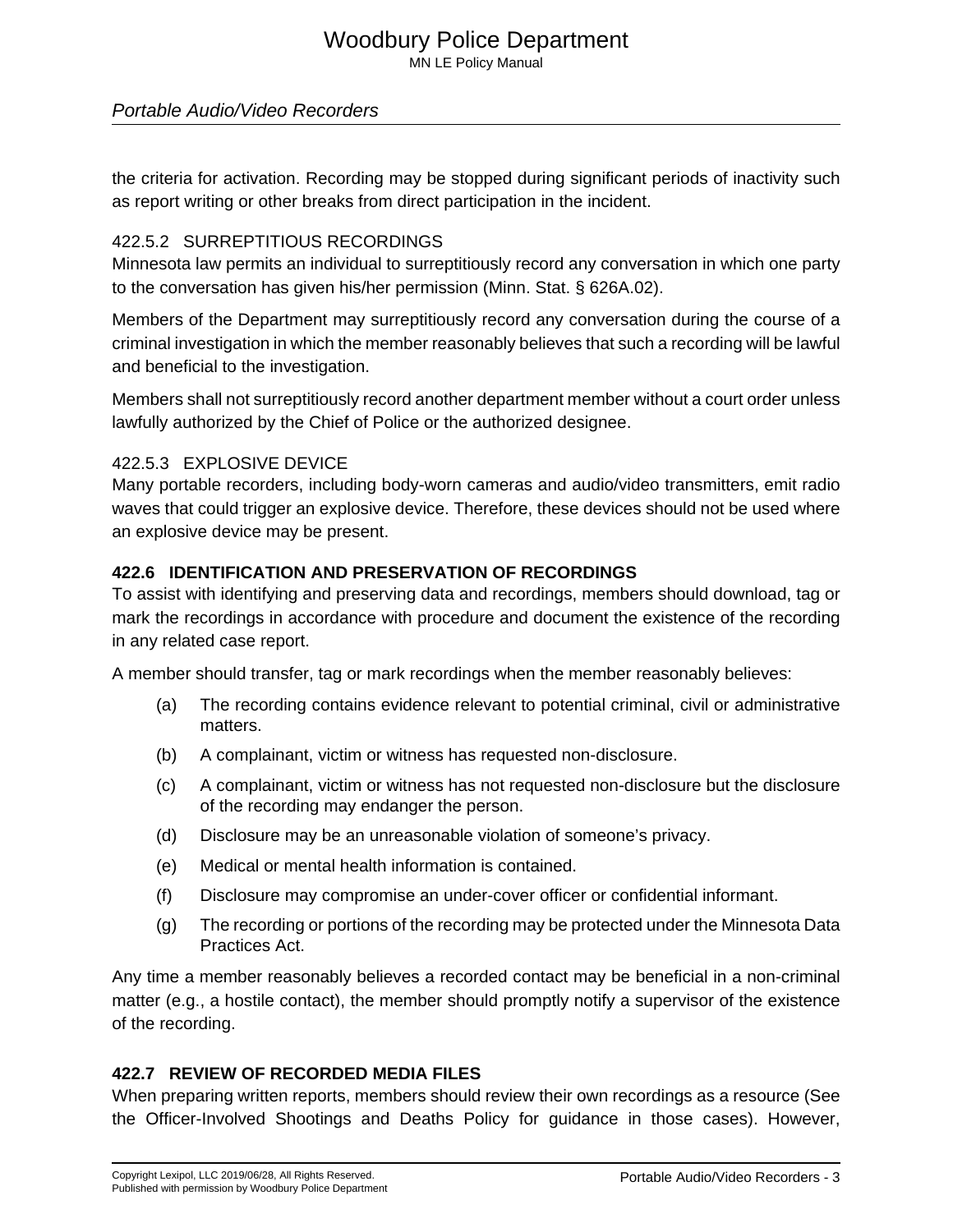#### Portable Audio/Video Recorders

members shall not retain personal copies of recordings. Members should not use the fact that a recording was made as a reason to write a less detailed report.

Supervisors are authorized to review relevant recordings any time they are investigating alleged misconduct or reports of meritorious conduct or whenever such recordings would be beneficial in reviewing the member's performance.

Recorded files may also be reviewed:

- (a) Upon approval by a supervisor, by any member of the Department who is participating in an official investigation, such as a personnel complaint, administrative investigation or criminal investigation.
- (b) Pursuant to lawful process or by court personnel who are otherwise authorized to review evidence in a related case.
- (c) In compliance with the Minnesota Data Practices Act request, if permitted or required by the Act, including pursuant to Minn. Stat. § 13.82, Subd. 15, and in accordance with the Records Maintenance and Release Policy.

All recordings should be reviewed by the Custodian of Records prior to public release (See the Records Maintenance and Release Policy). Recordings that are clearly offensive to common sensibilities should not be publicly released unless disclosure is required by law or order of the court (Minn. Stat. § 13.82, Subd. 7; Minn. Stat. § 13.825, Subd. 2).

#### **422.8 COORDINATOR**

The Chief of Police or the authorized designee should designate a coordinator responsible for (Minn. Stat. § 626.8473; Minn. Stat. § 13.825):

- (a) Establishing procedures for the security, storage and maintenance of data and recordings.
	- 1. The coordinator should work with the Custodian of Records and the member assigned to coordinate the use, access and release of protected information to ensure that procedures comply with requirements of the Minnesota Government Data Practices Act (MGDPA) and other applicable laws (Minn. Stat. § 13.01 et seq.) (See the Protected Information and the Records Maintenance and Release policies).
- (b) Establishing procedures for accessing data and recordings.
	- 1. These procedures should include the process to obtain written authorization for access to non-public data by WPD members and members of other governmental entities and agencies.
- (c) Establishing procedures for logging or auditing access.
- (d) Establishing procedures for transferring, downloading, tagging or marking events.
- (e) Establishing an inventory of portable recorders including:
	- 1. Total number of devices owned or maintained by the Woodbury Police Department.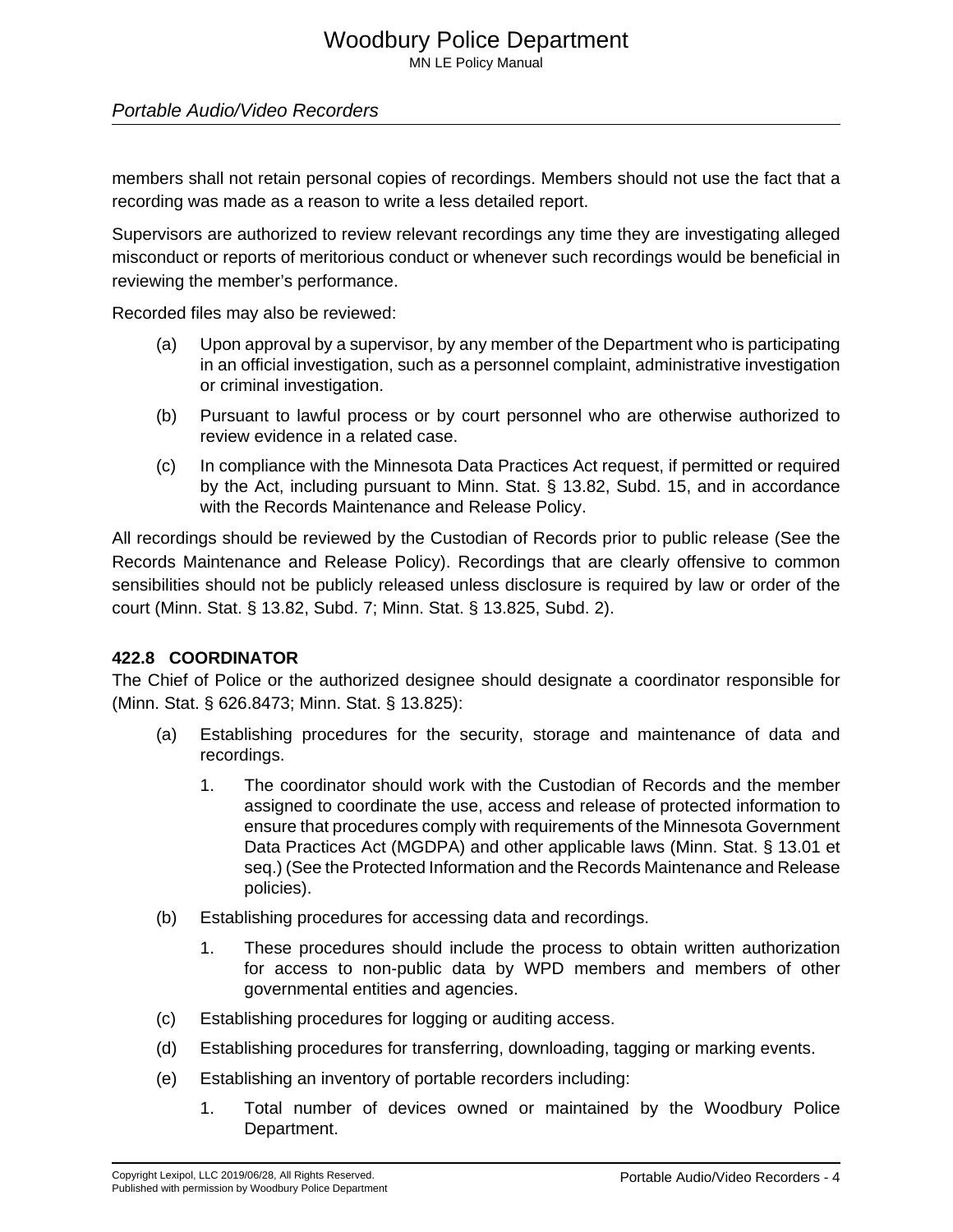- 2. Daily record of the total number deployed and used by members and, if applicable, the precinct or district in which the devices were used.
- 3. Total amount of recorded audio and video data collected by the devices and maintained by the Woodbury Police Department.
- (f) Preparing the biennial audit required by Minn. Stat. § 13.825, Subd. 9.
- (g) Notifying the Bureau of Criminal Apprehension (BCA) in a timely manner when new equipment is obtained by the Woodbury Police Department that expands the type or scope of surveillance capabilities of the department's portable recorders.

#### **422.9 PROHIBITED USE OF AUDIO/VIDEO RECORDERS**

Members are prohibited from using department-issued portable recorders and recording media for personal use and are prohibited from making personal copies of recordings created while onduty or while acting in their official capacity.

Members are also prohibited from retaining recordings of activities or information obtained while on-duty, whether the recording was created with department-issued or personally owned recorders. Members shall not duplicate or distribute such recordings, except for authorized legitimate department business purposes. All such recordings shall be retained at the Department.

Members are prohibited from using personally owned recording devices while on-duty without the express consent of the Sergeant. Any member who uses a personally owned recorder for department-related activities shall comply with the provisions of this policy, including retention and release requirements and should notify the on-duty supervisor of such use as soon as reasonably practicable.

Recordings shall not be used by any member for the purpose of embarrassment, harassment or ridicule.

#### **422.10 RETENTION OF RECORDINGS**

All recordings shall be retained for a period consistent with the requirements of the organization's records retention schedule but in no event for a period less than 90days(13.825 Subd3) and destroyed according to the agency's record retention schedule approved pursuant to statute (138.17).

If an individual captured in a recording submits a written request, the recording may be retained for additional 180 days.. The coordinator should be responsible for notifying the individual prior to destruction of the recording (Minn. Stat. § 13.825).

#### 422.10.1 RELEASE OF AUDIO/VIDEO RECORDINGS

Requests for the release of audio/video recordings shall be processed in accordance with the Records Maintenance and Release Policy.